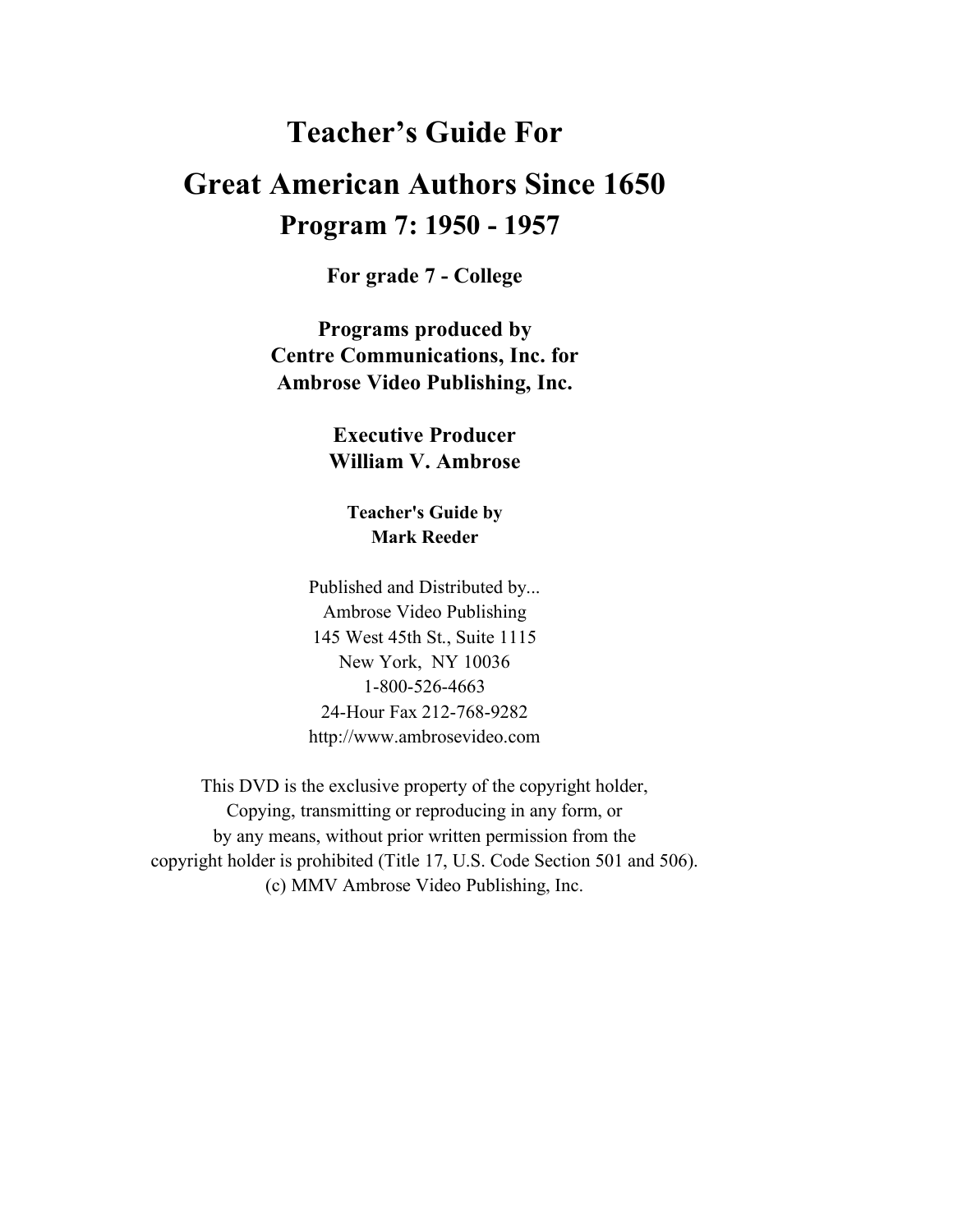| <b>Table of Contents</b> | Page |
|--------------------------|------|
|                          |      |
|                          |      |
|                          |      |
|                          |      |
|                          |      |
|                          |      |
|                          |      |

### *This DVD is closed captioned*

The purchase of this program entitles the user to the right to reproduce or duplicate, in whole or in part, this teacher's guide and the Test Question and Timeline handouts that accompany it for the purpose of teaching in conjunction with this program, *A DVD of Great American Authors Since 1650, Program 7: 1950 -1957*. This right is restricted only for use with this DVD program. Any reproduction or duplication in whole or in part of this guide and the handouts for any purpose other than for use with this program is prohibited.

### **CLASSROOM/LIBRARY CLEARANCE NOTICE**

This program is for instructional use. The cost of each program includes public performance rights as long as no admission charge is made. Public performance rights are defined as viewing of a DVD in the course of face-to-face teaching activities in a classroom, library, or similar setting devoted to instruction.

*Closed Circuit Rights* are included as a part of the public performance rights as long as closedcircuit transmission is restricted to a single campus. For multiple locations, call your Ambrose representative.

*Television/Cable/Satellite Rights* are available. Call your Ambrose representative for details. *Duplication Rights* are available if requested in large quantities. Call your Ambrose representative for details.

*Quantity Discounts* are available for large purchases. Call your Ambrose representative for information and pricing. Discounts, and some special services, are not applicable outside the United States.

**Your suggestions and recommendations are welcome. Feel free to call Ambrose Video Publications at 1-800-526-4663 between the hours of 9am and 5pm Eastern time.**

## **LINKS TO CURRICULUM STANDARDS**

The design for this program was guided by the National Center for History in the Schools, United States History curriculum Era 3: Revolution and the New Nation-Standards 1 and 3 for grades 5-12, Era 9 Postwar United States -Standard 4 for grades 5-12, and the California Public School Standards for Historical Content, Grade 8 - Standards 8.1, 8.2 and 8.3 (#4 - #7), Standard 8.8 (#1) and Grade 11, Standards 11.1 (#2, #3), 11.3 (#5), 11.5 - (#3, #4) and 11.10 (#2, #3) and Grade 12, Standards 12.1, 12.4 and 12.5; and the California State Board of Education English Language Arts Grade 8, Section  $3.0 - 3.5$  Literary Response and Analysis;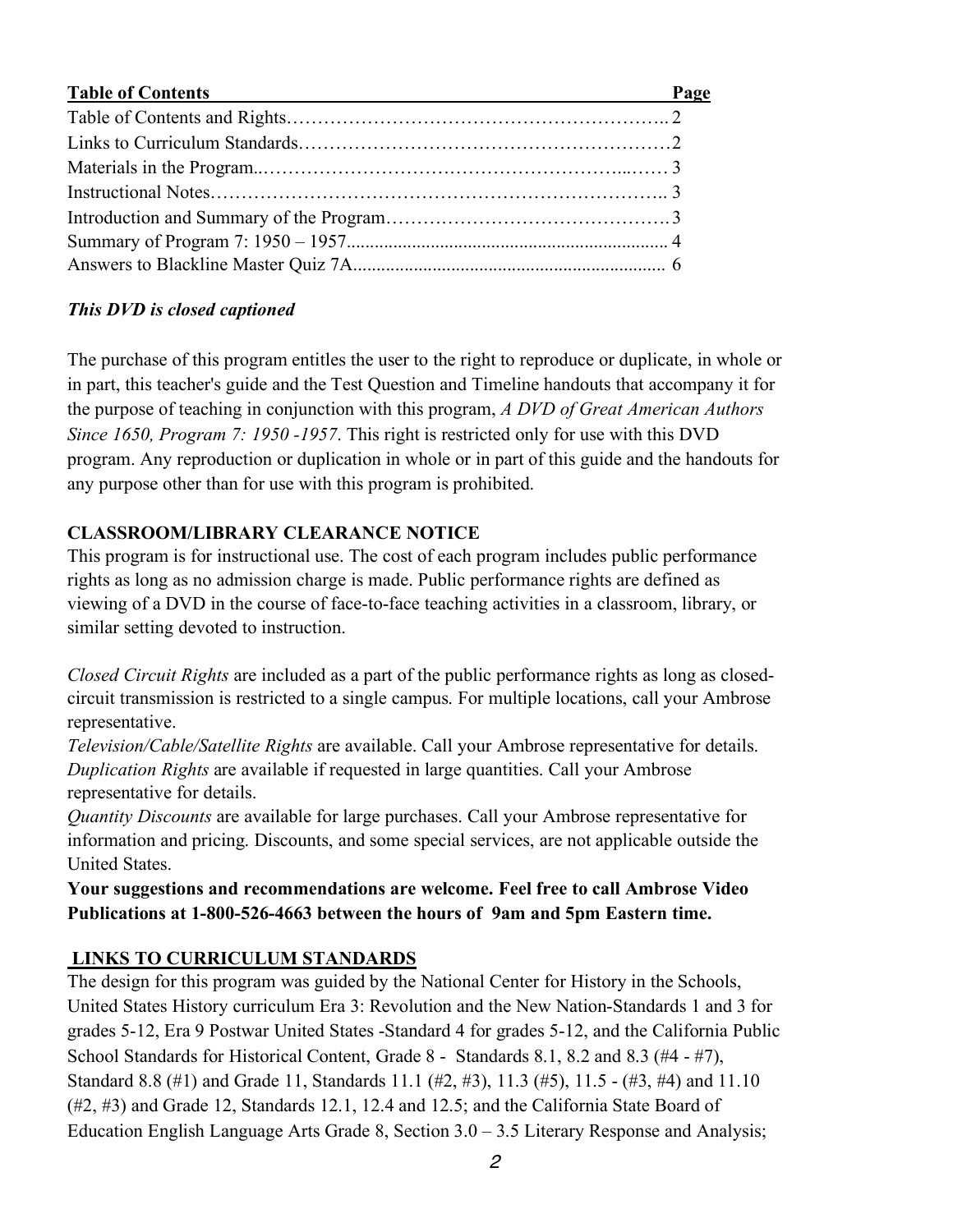Grades 9 and 10, Section 3.0 – 3.5 Literary Response and Analysis; and Grades 11 and 12, Section 3.0 – 3.5 Literary Response and Analysis.

### **MATERIALS IN THE PROGRAM**

**Teacher's Guide** -This Teacher's Guide has been prepared to aid the teacher in utilizing materials contained within this program. In addition to this introductory material, the guide contains the following:

- *Suggested Instructional Notes*
- *Student Learning Goals*
- *Test Questions on Blackline Masters Quiz for duplication and handout to students.*
- *Gallery of Great American Authors*

#### **INSTRUCTIONAL NOTES**

It is suggested that you preview the program and read the related Student Goals and Teacher Points. By doing so, you will become familiar with the materials and be better prepared to adapt the program to the needs of your class. Please note that this show is set up to be played continuously and you will probably find it best to follow the program in the order in which it is presented, but this is not necessary. The program can be divided into chapters accessed through the DVD's Menu Screen under Chapter Selects. It is also suggested that the program presentation take place before the entire class and under your direction. As you review the instructional program outlined in the Teacher's Guide, you may find it necessary to make some changes, deletions, or additions to fit the specific needs of your students. After viewing the programs you may wish to copy the **Test Questions on Blackline Masters 7A** and distribute to your class to measure their comprehension of the events.

#### **INTRODUCTION AND SUMMARY OF PROGRAM**

*A DVD of Great American Authors Since 1650, Program 7: 1950 - 1957* is a new approach to presenting in an exciting way the great literary tradition of the United States. The program is designed to present American authors and literature in a way that promotes successful student learning. The program looks at the changes that came to America's literary scene following WWII. It begins with the change that evolved in black literature through poet Gwendolyn Brooks, whose unique insights changed the way blacks felt about themselves, and Ralph Ellison and James Baldwin who gave voice to the frustration and anger of blacks toward the white controlled system that oppressed them. The theme of insecurity was also emphasized by J.D. Salinger and Sylvia Plath, who voiced the feelings of the youth generation that gave rise to the baby boomers. At the same time, Beat Generation authors Kerouac, Ginsburg, Ferlinghetti, Burroughs and Kesey, eloquently told about the system beating down the people. The program ends with Dr. Seuss, the baby boomer's favorite children's author.

The program is laid out so that it can be viewed in its entirety, or by individual chapters accessed through the DVD's Menu Screen under Chapter Selects. Each chapter presents a complete story of an exceptional American literary figure, as well as themes of American literature: the unique and innovative American voice, women authors, ethnic authors and poets. The chapters show how American authors told the story of America as its chroniclers and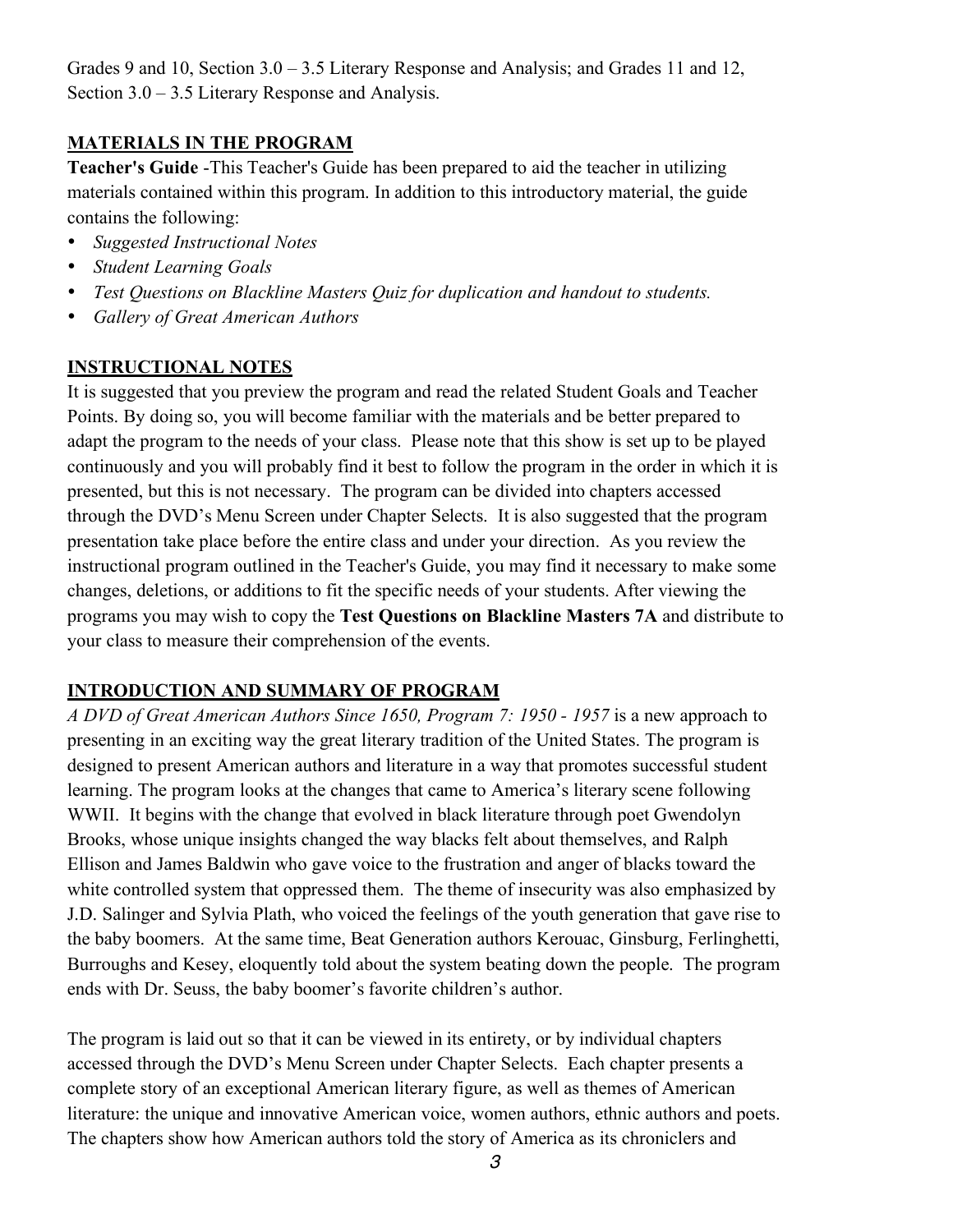interpreters. Most importantly, historical themes and figures are clearly presented using state of the art visuals.

Below is a list of the program and its chapters. Using this program, teachers can create a lesson plan to cover the specific issues, themes and historical figures mentioned.

# **Great American Writers Since 1650**

### **Program 7: 1950 - 1957**

- 1. 1950 Gwendolyn Brooks Wins the Pulitzer Prize
- 2. 1951 Salinger and Plath Set the Stage for the Baby Boomer Generation
- 3. 1952 Ralph Ellison and James Baldwin Speak for the American Black Male
- 4. 1957 Jack Kerouac Begins the Beat Generation in American Literature
- 5. 1957 Dr. Seuss Writes *The Cat in the Hat*

## **SUMMARY OF PROGRAM**

# **Program 7: 1950 – 1957**

Program seven examines writer's reactions to World War II and how they challenged mainstream America's every norm, assumption and idea.

Chapter one shows how black poet and short story writer Gwendolyn Brooks kicked off the 50's civil rights movement with her anthem of 'black is beautiful.'

Chapters two looks at the way novelist J.D. Salinger and poet Sylvia Plath spoke to the insecurities and problems of America's youth generation.

Black G. I.s returned from WWII to a country that still treated them as second-class citizens. Chapter three examines how black writers Ralph Ellison and James Baldwin captured black males' frustration and anger.

The Beat Generation's impact on American culture and literature is discussed in chapter four.

Chapter five looks at the art and writing of America's best loved children's book author, Dr. Seuss.

# **1950 - Gwendolyn Brooks Wins the Pulitzer Prize**

### **Student Goals - In this chapter of Great American Authors, students will learn:**

- Poet Gwendolyn Brooks was a child of the Lost Generation and the Harlem Renaissance
- Brooks won a Pulitzer Prize in 1950 for her book of poems, *Annie Allen*
- Brooks inspired three generations of black writers

### **1951 – Salinger and Plath Set the Stage for the Baby Boomer Generation Student Goals - In this chapter of Great American Authors, students will learn:**

- A new culture was rising in the U.S., a youth culture that would eventually be called the baby boomers
	- o America experienced mass marketing of ideas through inexpensive paperback books
	- o Paperbacks, affordable to anyone, made new authors and new ideas available to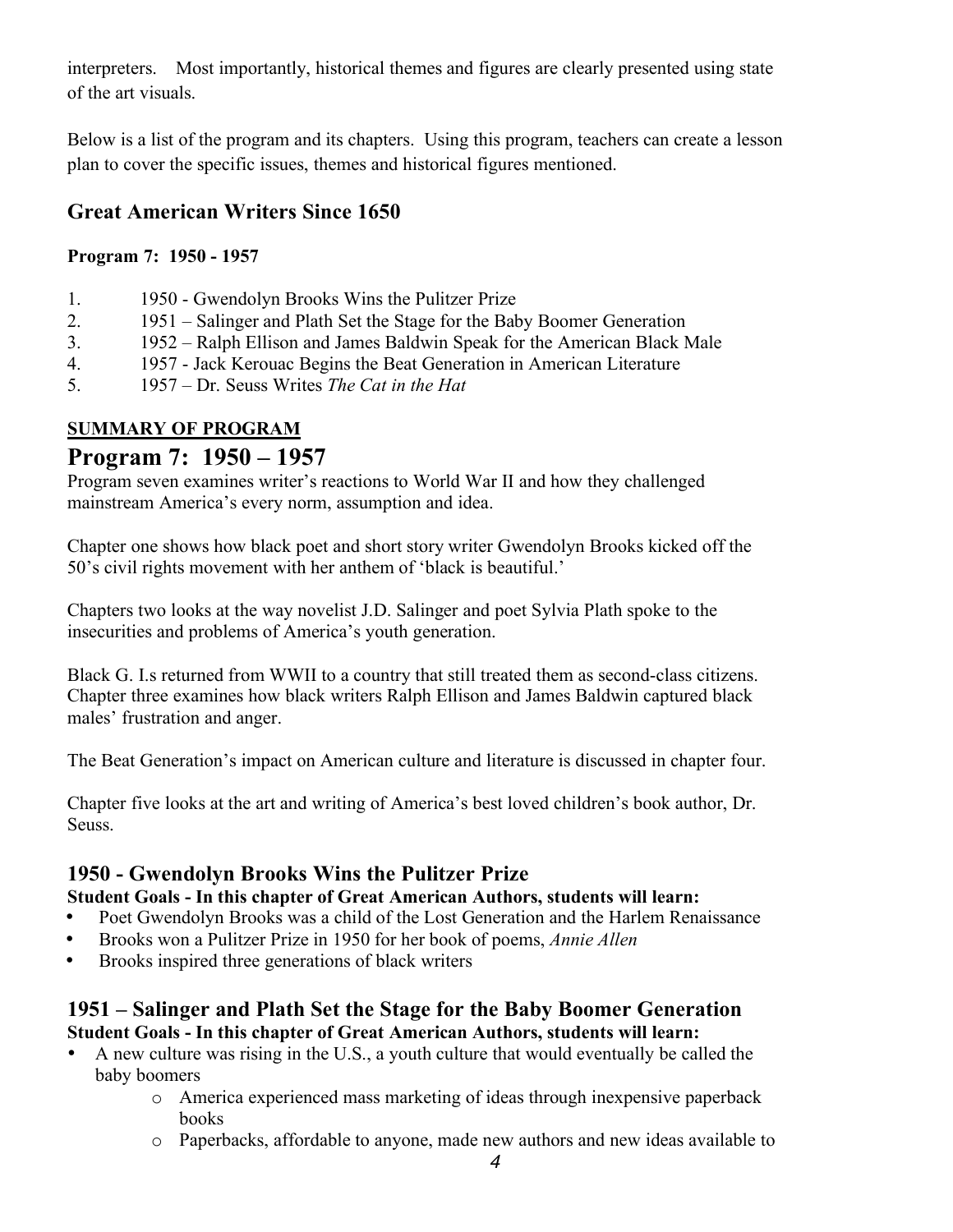anyone

- o A fresh generation of writers was emerging men and women who saw their own lives and the country in a new way
- o They saw themselves alienated from the rest of the country
- o They saw the country as not living up to its dreams
- J. D. Salinger was the first of this new generation of writers
	- o He wrote *The Catcher in the Rye,* which would become an anthem for the baby boomers
	- o No author had ever written for young people like this before
	- o No author had ever captured what it meant to grow up in an America ruled by people who did not understand you
- Like Salinger, Sylvia Plath spoke to America's baby boomer generation, emphasizing the painful feelings that young women, artists, misfits and rebels felt while growing up
	- o Like Salinger, Plath would be a harbinger for the baby boomer era

### **1952 – Ralph Ellison and James Baldwin Speak for the American Black Male**

### **Student Goals - In this chapter of Great American Authors, students will learn:**

- Black servicemen returning from WWII faced the same old problems of intolerance, segregation and racism
	- o As a result, a new black writer emerged an outspoken and forceful black man
	- o Ralph Ellison and James Baldwin were the first of these powerful new black writers
	- o Ellison and Baldwin were the literary descendants of the Harlem Renaissance led by Alain Locke
- In his novel *Invisible Man*, Ralph Ellison wrote about his alienation, disenfranchisement and invisibility as a black man in very frank terms
	- o *Invisible Man* became one of the most influential books in American literature and history
- Baldwin spoke openly about racial conflict and injustice in the United States
	- o Baldwin's novels, essays and dramas made him the major literary interpreter of the struggles of black Americans

### **1957 - Jack Kerouac Begins the Beat Generation in American Literature Student Goals - In this chapter of Great American Authors, students will learn:**

- The mass media society arrived in the U.S. in the 1950s
- Television and paperback books made knowledge available to everyone
- At the same time, a new group of writers saw this mass media society as a society that beat people down, tried to force them into thinking alike
	- o This new group of writers would take a name that reflected this beat down by the establishment
	- o They called themselves the Beat Generation
	- o The Beat Generation authors were characterized by their feeling of alienation from America's mass media dominated society and their contempt for that society
	- o Their literature celebrated spontaneity and stylistic freedom
	- o The Beat generation set the stage for the free speech and civil rights movements and later for the peace movement to end the Vietnam War
- Jack Kerouac's novel *On the Road* epitomized the style, purpose and voice of the Beat Generation